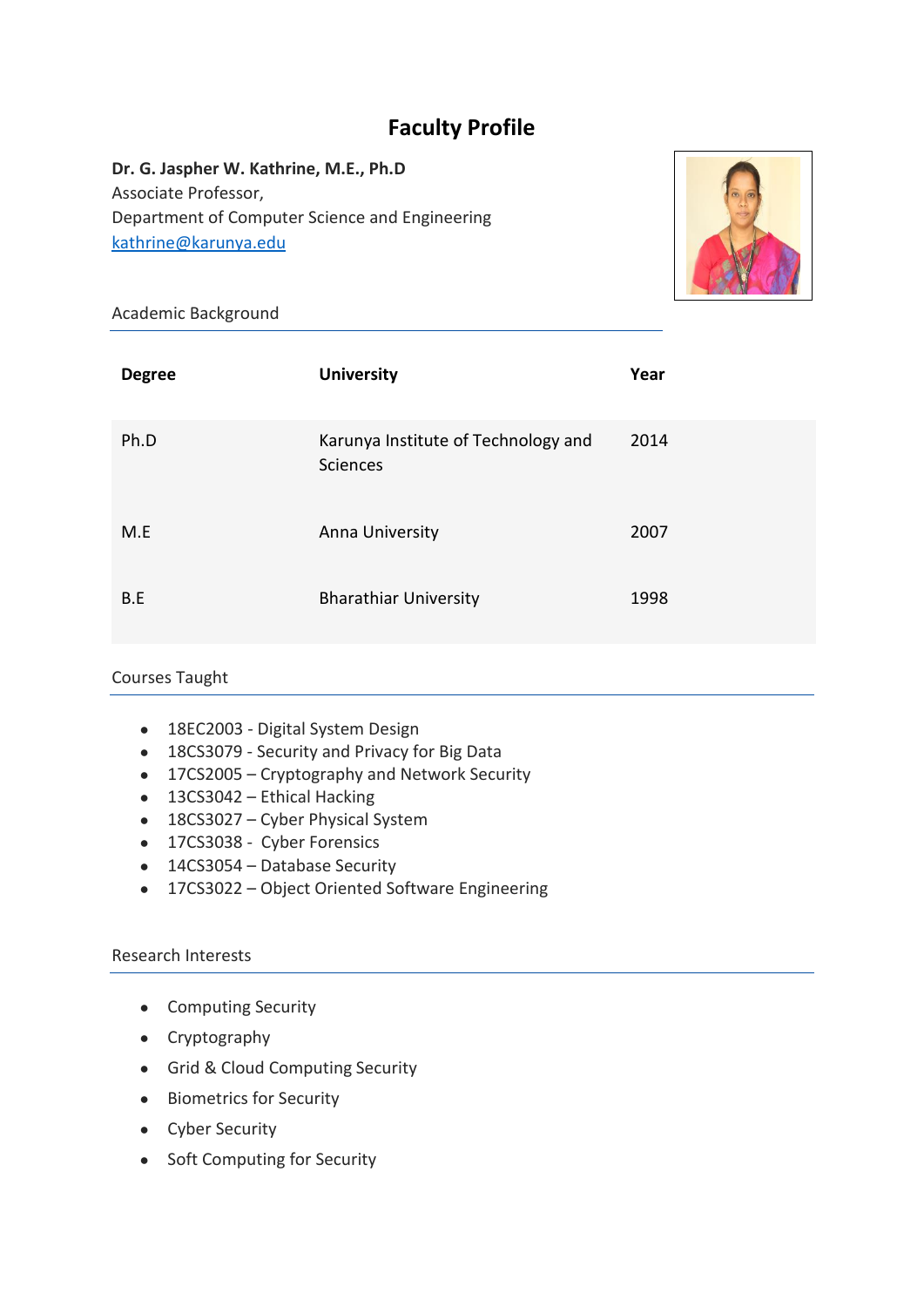- Dr. G. Jaspher W. Kathrine, Bahman Javadi, J. Dinesh Peter, G. Matthew Palmer, "An Intelligent Blockchain- based Framework for Securing Smart Grid", "Chap:6, Industry 4.0 Interoperability, Analytics, Security, and Case studies", CRC Press - Taylor & Francis Group. eISBN: 9781003048855, 2021. https://doi.org/10.1201/9781003048855. **Published**
- G. Jaspher W. Kathrine, C. Willson Joseph, "Attacks, vulnerabilities and their countermeasures in Wireless Sensor Networks", Chap. 7, Deep Learning Strategies for Security Enhancement in Wireless Sensor Networks, IGI Global publication, pp. 134- 154, ISBN: 9781799850687, 2020. DOI: 10.4018/978-1-7998-5068-7.ch007 **Published**
- Shibin D., Kathrine J.W. (2018) "A Secure and Hybrid Approach for Key Escrow Problem and to Enhance Authentic Mobile Wallets" In: Satapathy S., Bhateja V., Das S. (eds) Smart Intelligent Computing and Applications. Smart Innovation, Systems and Technologies, vol. 105, pp.81-89. Springer, Singapore, **DOI:**  https://doi.org/10.1007/978-981-13-1927-3\_9, ISSN: 2190-3018, E-ISSN: 2190-3026, **ISBN:** 978-981-13-1927-3, SJR: 0,173. **Indexed in Scopus.**
- G. Jaspher Willsie Kathrine, "Biometrics-Based Authentication Scheme for Cloud environment", Cryptographic and Information Security – Approaches for Images and Videos, CRC Press – Taylor and Francis Group, ISBN -13: 978-1-1385-6384-1, pp.917 – 944, Chap. 31, 2019. **Published**
- Mr. J. Andrew, Dr. G. Jaspher W. Kathrine, "An Intrusion Detection System using Correlation, Prioritization and Clustering Techniques to Mitigate False Alerts" Advances in Big Data and Cloud Computing, Springer Verlag Publication, Vol.645, pp. 257-268, 2018. https://doi.org/10.1007/978-981-10-7200-0\_23, Print ISBN: 978-981-10-7199-7. **Indexed in Scopus.**
- Alfred Raja Melvin, G. Jaspher W. Kathrine, "Dynamic Malware Attack Dataset Leveraging Virtual Machine Monitor (VMM) audit data for the detection of Intrusions in Cloud", Transactions on Emerging Telecommunications Technologies, pp. 1-19, e4287, [https://doi.org/10.1002/ett.4287.](https://doi.org/10.1002/ett.4287) **Indexed in Scopus. IF: 2.638**
- Shibin David, Dr. G. Jaspher W. Kathrine Kathrine, "Digital Signature Algorithm for M-Payment Applications Using Arithmetic Encoding and Factorization Algorithm", Journal of cases on Information Technology, IGI Global Publishers, Vol. 23, Issue 3, pages 11-26, 2021. DOI: 10.4018/JCIT.20210701.oa2. **Indexed in Scopus, ESCI, SJR:0.23.**
- D. Shibin, G. Jaspher W. Kathrine, "An Investigative Report On Encryption Based Security Mechanisms for E-Wallets", International Journal of Scientific and Technology Research, 8(10), pp. 1755-1769, 2019, ISSN 2277-8616, **Indexed in Scopus.**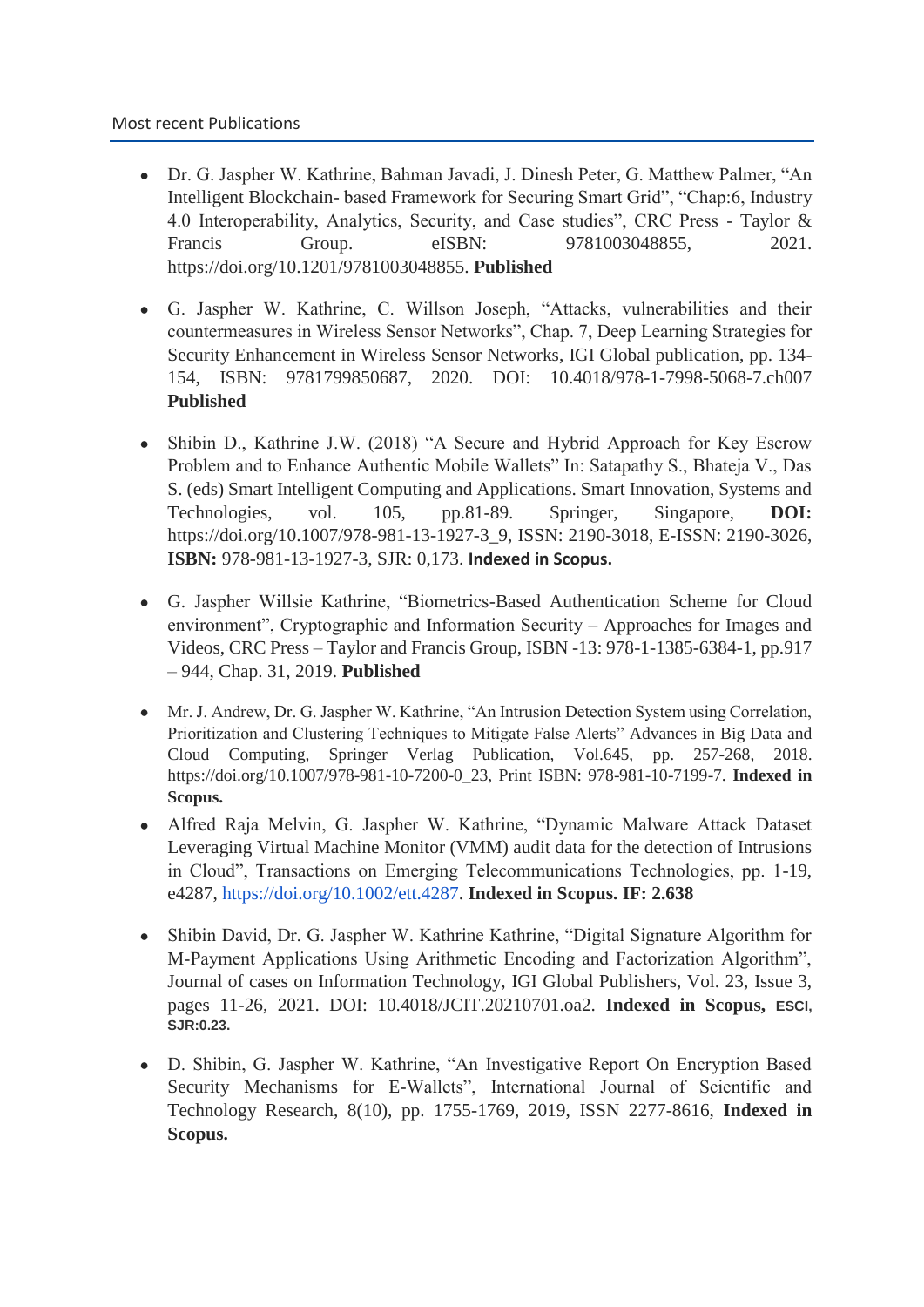- D. Shibin, G. Jaspher W. Kathrine, "Augmenting privacy for e-wallet applications using ranked keyword search", International Journal of Scientific and Technology Research, 8(9), pp. 1835-1842, 2019, ISSN 2277-8616, 10.5281/zenodo.4550924. **Indexed in Scopus.**
- S. Jebapriya, D. Shibin, G. Jaspher W. Kathrine, Naveen Sundar, "Support vector machine for classification of Autism Spectrum Disorder based on abnormal structure of Corpus Callosum",
- International Journal of Advanced Computer Science and Applications, 10(9), pp. 489-493, Taylor and Francis, 2019. Digital Object Identifier (DOI): 10.14569/IJACSA.2019.0100965. **Indexed in Web of Science & Scopus. SJR:0.13**
- R. Venkatesan, G. Jaspher W. Kathrine, K. Ramalakshmi, "Internet of Things based pest management using natural pesticides for small scale organic gardens", Journal of Computational and theoretical nanoscience, Vol. 15, pp. 2742-2747, 2018. **Indexed in Scopus.**
- A. Gulzan Esther, G. Jaspher Willsie Kathrine, A. Susanna, D. Shibin, "Efficient Intrusion Detection using machine learning techniques", International Journal of Advanced Research in Dynamical and Control Systems, Vol. 10, Special Issue 03, pp. 1045-1050, 2018. Publisher: Institute of Advanced Scientific Research, **Indexed in Scopus. SJR:0.11 10.5281/zenodo.2577634**
- A. Susanna, D. Shibin, G. Jaspher Willsie Kathrine, A. Gulzan Esther, "Enhancing user authentication for mobile wallet using cryptographic mechanism", International Journal of Advanced Research in Dynamical and Control Systems, Special Issue 05, pp. 891- 897, 2018. Publisher: Institute of Advanced Scientific Research, **Indexed in Scopus. SJR:0.11 10.5281/zenodo.2577632**
- Allen Oommen Joseph, G. Jaspher W. Kathrine, Rohit Vijayan, "Cloud Security Mechanisms for Data Protection: A Survey", **International Journal of Multimedia and Ubiquitous Engineering, SERC publication, Vol.9, No.9, pp.81-90, 2014. Indexed by Scopus. DOI: 10.14257/ijmue.2014.9.9.09, SJR:0.14, SNIP:0.304**
- G. Jaspher W. Kathrine, E. Kirubakaran, Elijah Blessing Rajsingh, "Enhancing security of electronic health records through grid-based user authentication scheme", International Journal of Information and Communication Technology, **Inderscience Publication**, Vol. 6, No.2, pp.109-121, 2014, ISSN 1466-6642. Impact Factor – 0.536. **Indexed by Scopus.** DOI: 10.1504/IJICT.2014.060379.
- G. Jaspher W. Kathrine, E. Kirubakaran, Elijah Blessing Rajsingh, "Efficient Biometric Template based Authentication Scheme for Grid Environment", Special Issue of International Journal of Tomography and Simulation (IJTS) [ISSN 2319-3336], **CESER Publication**, Vol.26, Issue No. 2, pp.26-37, 2014. IJTS was formerly International Journal of Tomography and Statistics [ISSN 0972-9976]. 10.5281/zenodo.1322513. Impact Factor – 0.070. **Indexed by Scopus.**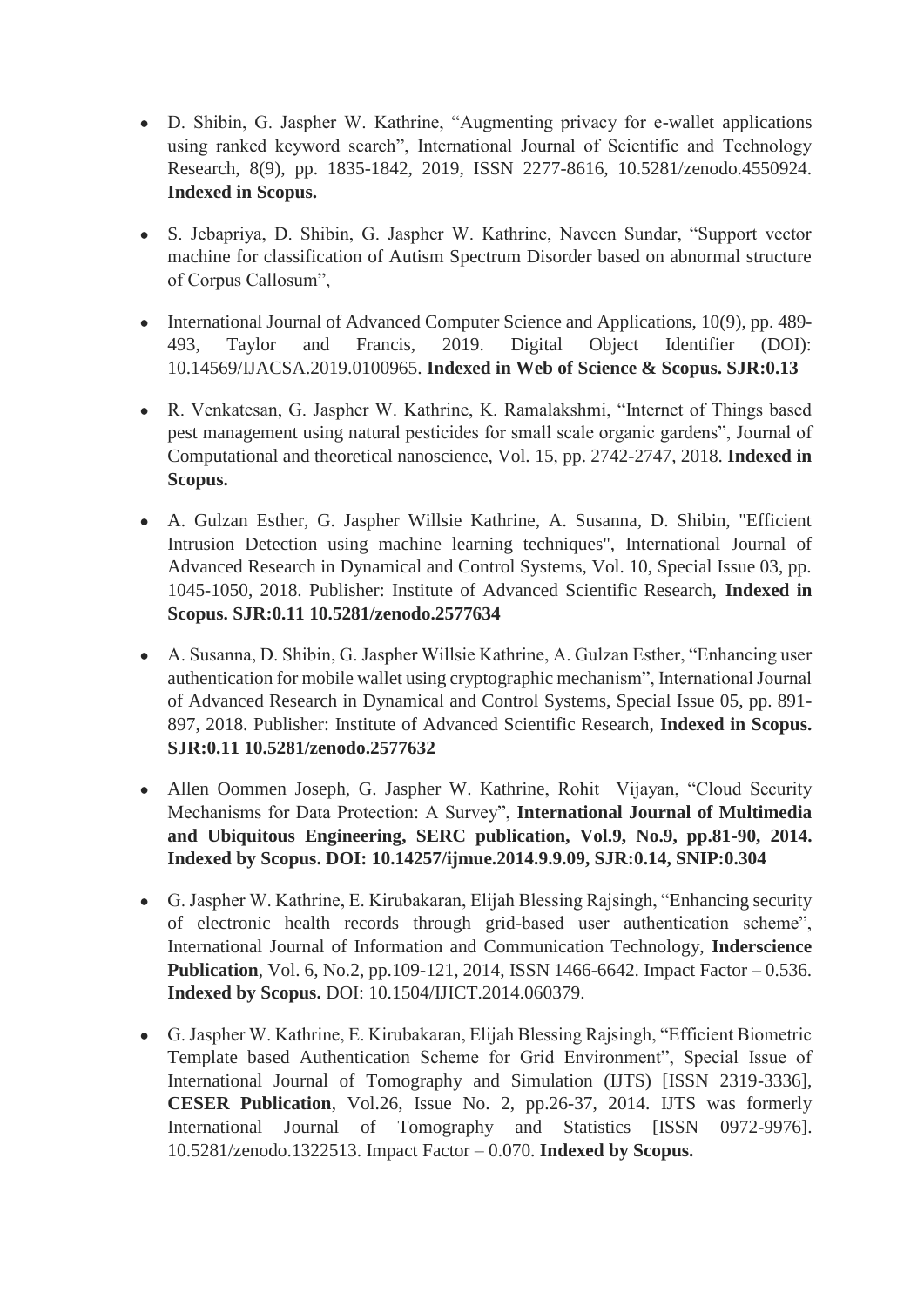- G. Jaspher W. Kathrine, Dr. E. Kirubakaran, Dr. R. Elijah Blessing, "Smart Card based Time Efficient Authentication Scheme for Global Grid Computing", Human-Centric Computing and Information Sciences, **Springer Publication**, Vol.3, Issue No. 16, pp. 1-14, 2013. doi:10.1186/2192-1962-3-16. **Indexed by Scopus, Science Citation Index Expanded. IF: 3.700**
- Palmer. M, Kathrine. G.J.W, Jebapriya. S, "Comprehensive Analysis of Smart grid Security with Intelligent Machine Learning based Framework", 7th International Conference on Advanced Computing and Communication System, pp. 307-313, ICACCS, DOI: 10.1109/ICACCS51430.2021.9442000, 2021. Indexed in Scopus
- Taurshia A., Jaspher W. Kathrine G. (2021) Software Defined Networks Centered Group Based Access Control Service for Internet of Things Applications. In: Anbar M., Abdullah N., Manickam S. (eds) Advances in Cyber Security. ACeS 2020. Communications in Computer and Information Science, pp.48-60, vol 1347. Springer, Singapore. https://doi.org/10.1007/978- 981-33-6835-4\_4 Indexed in Scopus
- Alfred Raja Melvin, Kathrine G.J.W. (2021) A Quest for Best: A Detailed Comparison Between Drakvuf-VMI-Based and Cuckoo Sandbox-Based Technique for Dynamic Malware Analysis. In: Peter J., Fernandes S., Alavi A. (eds) Intelligence in Big Data Technologies— Beyond the Hype. Advances in Intelligent Systems and Computing, pp 275-290, vol 1167. Springer, Singapore. https://doi.org/10.1007/978-981-15-5285-4\_27. Indexed in Scopus.
- D. D. Ajitha, X. S. Basil, S. David and J. Kathrine, "Comparative analysis of various Machine Learning Techniques for Intrusion Detection System," 2019 2nd International Conference on Signal Processing and Communication (ICSPC), Coimbatore, India, 2019, pp. 348-351. Indexed in Scopus.
- R. Anita, Immanuel Johnraja Jebadurai, G. Jaspher Willsie Kathrine, Getzi Jeba Leelipushpam, "Techniques for Reducing the Energy Consumption in Nodes of Wireless Sensor Networks: A Survey", 2019 International Conference on Intelligent Sustainable Systems (ICISS), DOI: 10.1109/ISS1.2019.8908044. Indexed in Scopus.
- Taurshia A., Kathrine J.W., Shibin D. (2019) Prognostic Views on Software Defined Networks Based Security for Internet of Things. In: Shankar Sriram V., Subramaniyaswamy V., Sasikaladevi N., Zhang L., Batten L., Li G. (eds) Applications and Techniques in Information Security. ATIS 2019. PP. pp 100-116, Chap 8, Communications in Computer and Information Science, vol. 1116. Springer, Singapore, DOI: https://doi.org/10.1007/978-981-15-0871-4\_8, ISBN: 978-981-15-0871-4. Indexed in Scopus
- G. Jaspher Willsie Kathrine, Paradise Mercy Praise, A. Amrutha Rose, Eligious C Kalaivani, "Variants of phishing attacks and their detection techniques" 2019 3rd International Conference on Trends in Electronics and Informatics (ICOEI), DOI: 10.1109/ICOEI.2019.8862697. Indexed in Scopus
- A. Manikandan, G. Jaspher W. Kathrine, Alfred Raja Melvin, "Network Attacks and Prevention techniques - A Study", 2019, IEEE International Conference on Electrical, Computer and Communication Technologies (ICECCT), DOI: 10.1109/ICECCT.2019.8869077. Indexed in Scopus
- Shibin David, G. Jaspher W. Kathrine, "A panoramic overview on fast encryption techniques for outsourced data in mobile cloud computing environment", Proceedings of the International Conference on Inventive Computing and Informatics (ICICI 2018), pp. 476-480, 2018. DOI: 10.1109/ICICI.2017.8365397. Indexed in Scopus.
- Shibin. D, Dr. G. Jaspher W. Kathrine, "A comprehensive overview on secure offloading in mobile cloud computing", Proceeding of IEEE sponsored 4th International Conference on Electronics and Communication Systems, (ICECS 2017), pp.121-124, 2017, DOI: 10.1109/ECS.2017.8067851. Indexed by Scopus.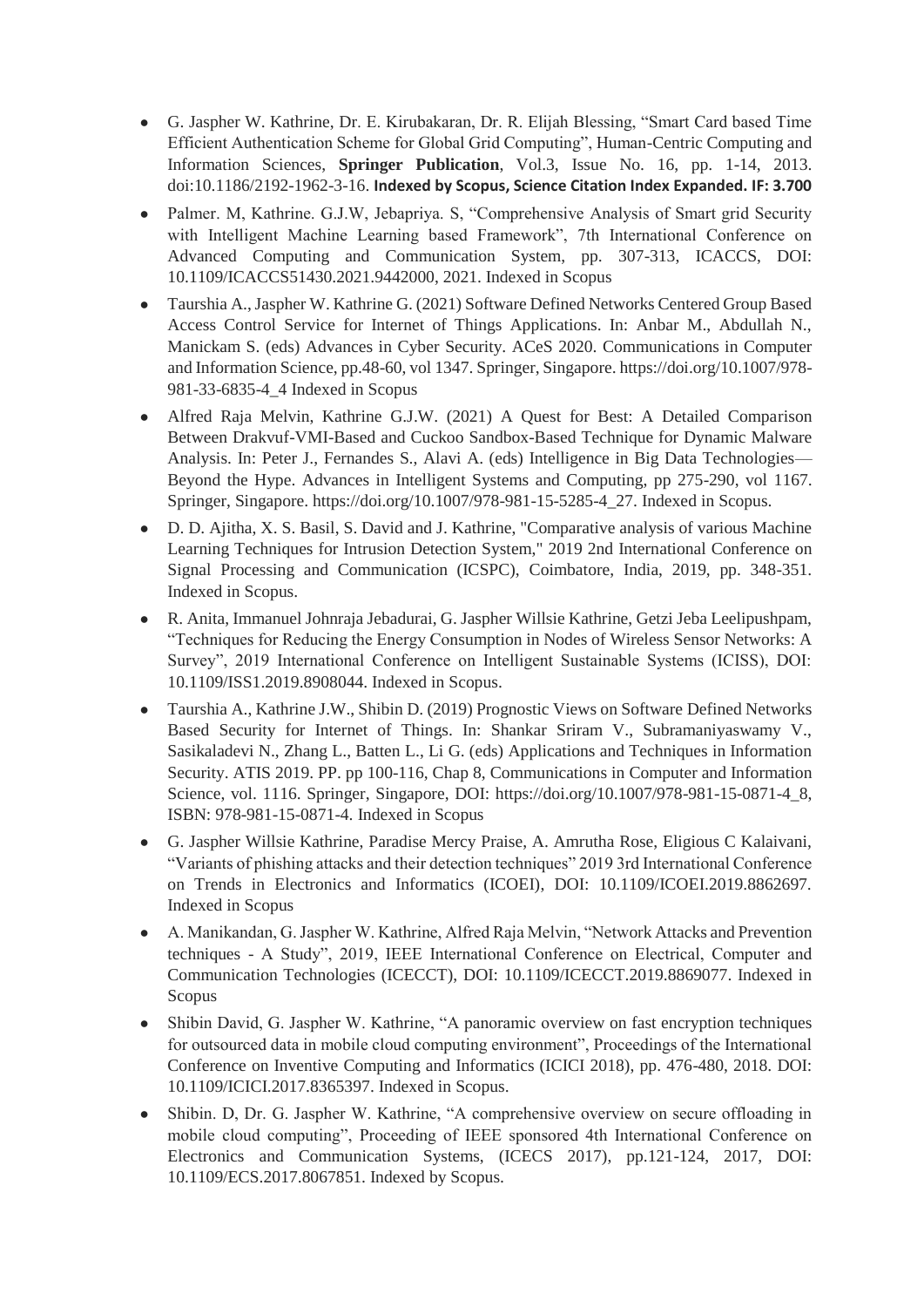- Dr. G. Jaspher Willsie Kathrine, "A secure framework for enhancing user authentication in cloud environment using Biometrics", in proceedings of International Conference on Signal Processing and Communication, ICSPC, pp.283-287, 2017. DOI: 10.1109/CSPC.2017.8305854. Scopus indexed.
- Allen Oommen Joseph, G. Jaspher W. Kathrine, "Security of real time cloud service providers: A survey", IEEE International Conference on Electronics and Communication System, pp. 1- 5, 2014, ISBN: 978-1-4799-2321-2, DOI: 10.1109/ECS.2014.6892555. Indexed by Scopus.
- G. Jaspher W. Kathrine, E. Kirubakaran, Parul Prakash, "Smart card based remote user authentication schemes — Survey", Third International Conference on Computing Communication & Networking Technologies (ICCCNT), pp. 1-5, 2012, DOI: 10.1109/ICCCNT.2012.6395882. Indexed by Scopus.
- G. Jaspher W. Kathrine, Dr. E. Kirubakaran, Parul Prakash, "Smart Card Based Remote User Authentication Schemes: A Survey", International Conference on Modelling, Optimisation and Computing (ICMOC-2012), Elsevier Procedia 38 (2012) pp. 1318-1326, https://doi.org/10.1016/j.proeng.2012.06.162. Indexed by Scopus.
- G. Jaspher W. Kathrine, "A Novel Security Framework for Computational Grid", 3rd International Conference on Electronics Computer Technology (ICECT 2011), IEEEXplore, Vol.1, pp.103-107, 10.1109/ICECTECH.2011.5941569, 2011. Indexed by Scopus.

## Projects Guided

- $UG 28$
- PG 26

Memberships in Professional societies

• International Association of engineers (IAENG)

Life Membership No. : **110997**

- International Association of Computer Science and Information Technology
- Life Membership No.: **80340479**
- Computer Society of India

Life Membership No.: **01061380**

**IFERP Professional Member** 

Annual Membership – May 2020 to Dec 2020

No: PM78314096

- ORCID: 0000-0003-3055-0356
- Scopus Author ID: 57130545500
- Live DNA: 91.15940